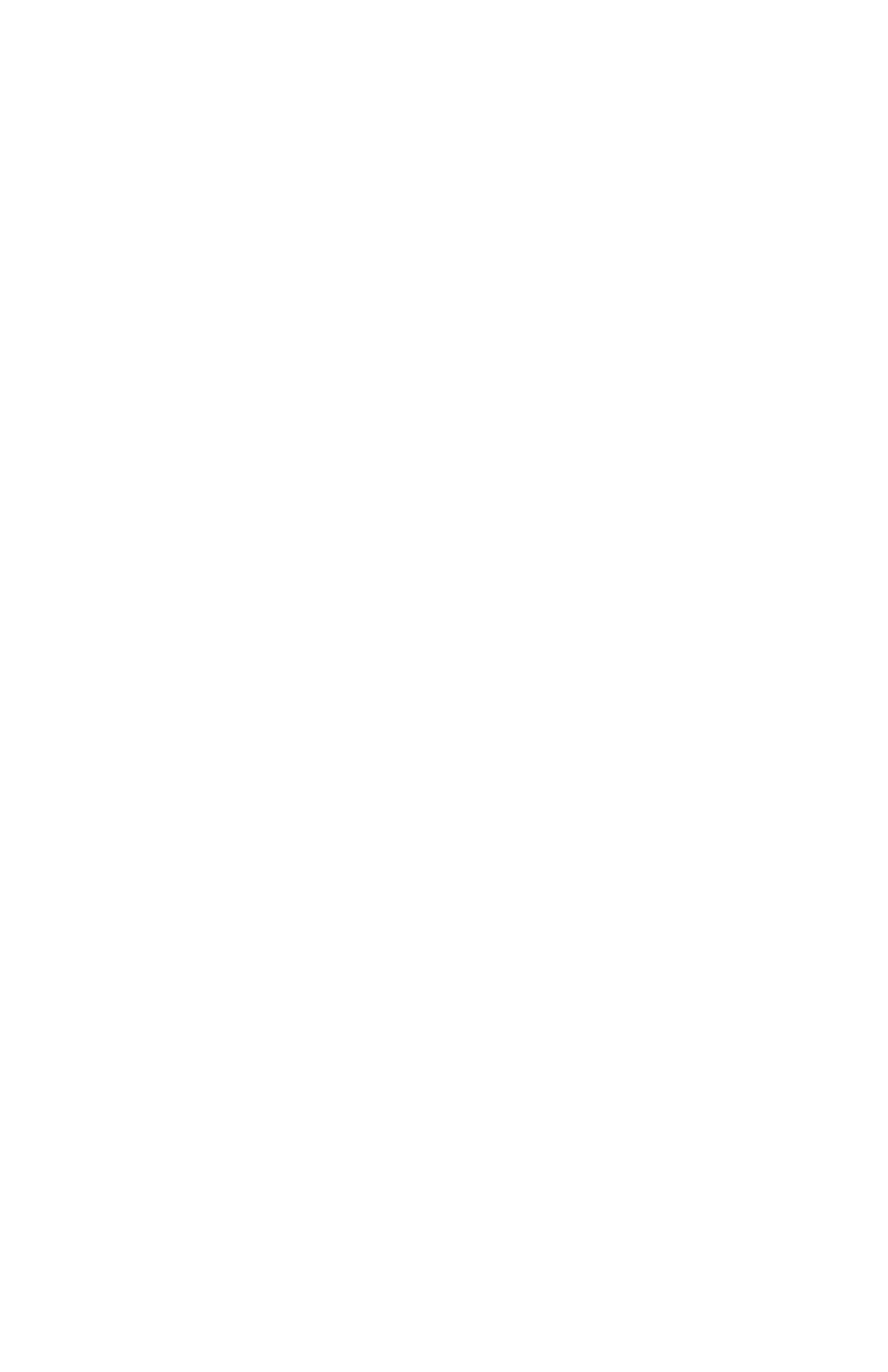## **The Between Wanderings collection**

These new translations of vintage books celebrate Jewish life from the 1850s to 1920s—a time of intense migration, changes and challenges for Jews around the world. Some of the books feature first person accounts describing the era's Jewish communities, customs, folklore, synagogues, schools, foods and culture.

- 1. *Sephardic Jews and the Spanish Language* Nonfiction by Ángel Pulido
- 2. *Jewish Immigrants in Early 1900s America: A Visitor's Account* — Photo booklet; text by Anatole Leroy-Beaulieu
- 3. *Scenes of Jewish Life in Alsace: Village Tales from 19th-Century France* — Stories by Daniel Stauben

For news of upcoming fiction and nonfiction releases, visit betweenwanderings.com.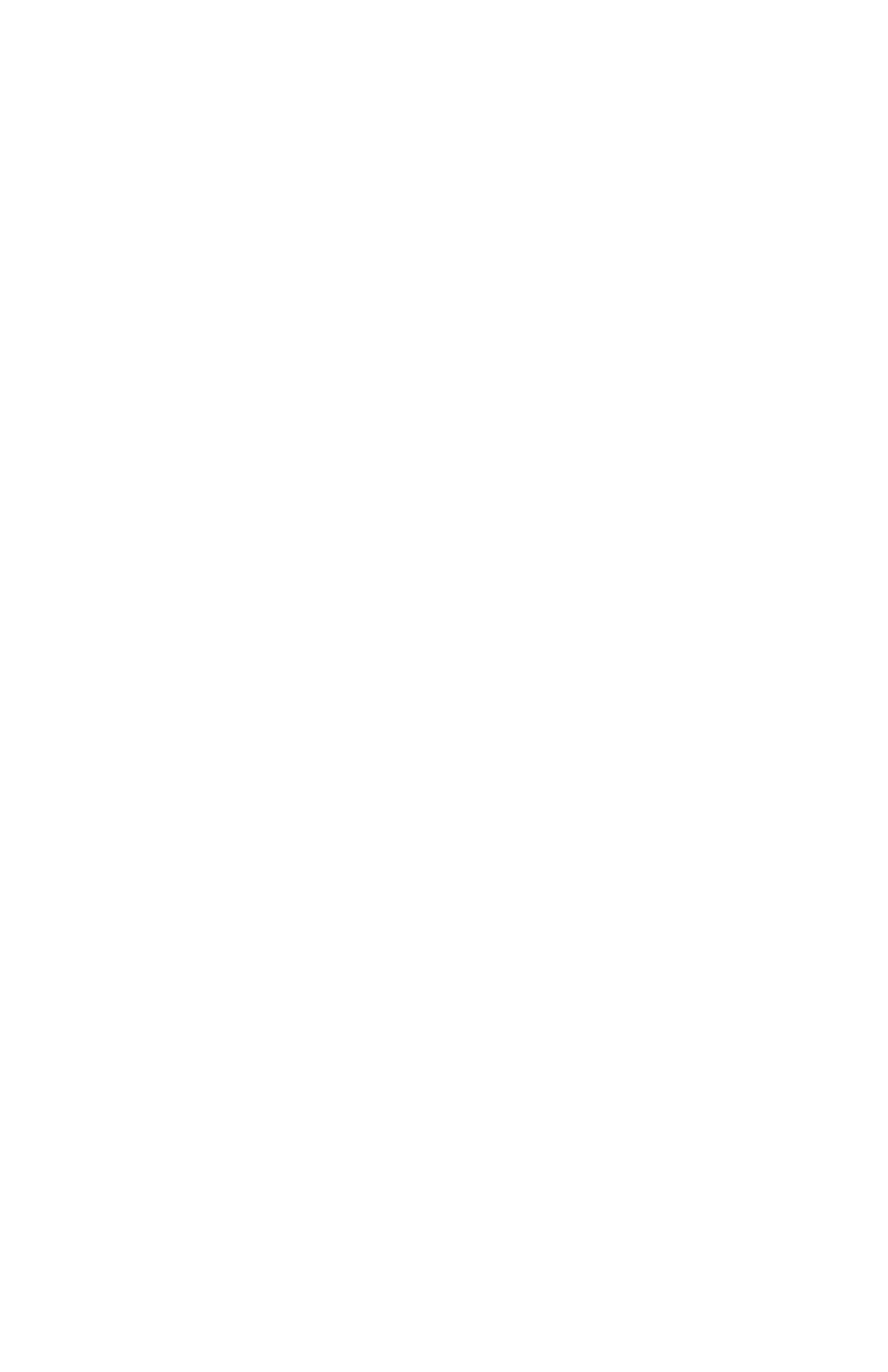This book was first published in French in 1860 by Michel Lévy Frères under the title *Scènes de la vie juive en Alsace*.

English translation copyright © 2018 by Steven Capsuto.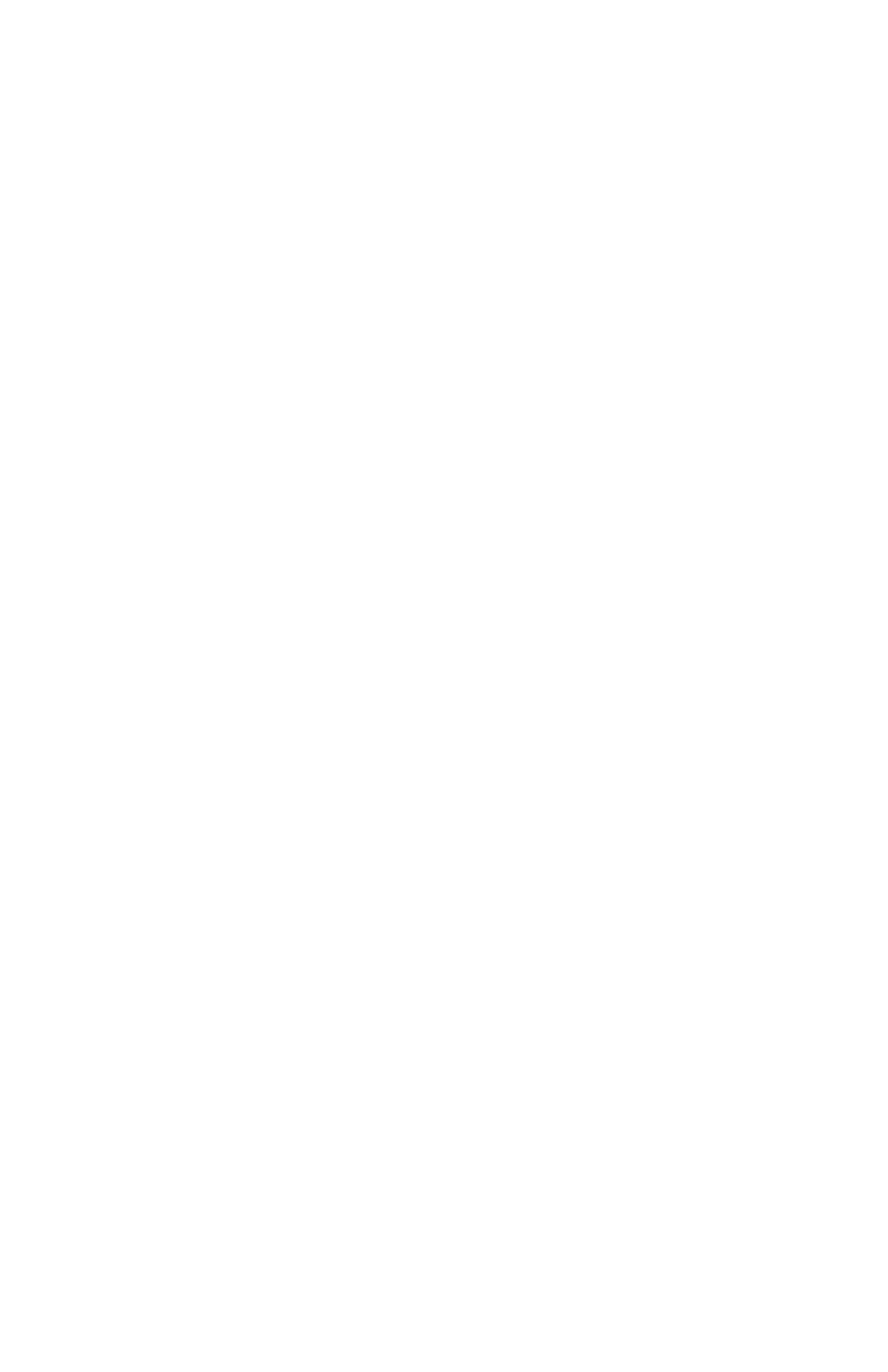*Papa Salomon. — Friday evening; the Shabbes Shueh. — The village of Bollwiller and its people. — Papa Salomon's home and family. — Prayers and a meal. — Samuel the storyteller.*

IT WAS NOVEMBER OF 1856. An invitation from an old friend brought me back to Alsace, to scenes of village life I had known first as a small boy and which I now witnessed again years later with great emotion. As it happened, this short first trip gave me a chance to observe not only the curious characters who populate rural Jewish society in Alsace, but also some striking religious rituals: Friday's and Saturday's Sabbath observances, followed by a wedding and later a funeral. These episodes all happened in the order presented here. Imagination played no part in the many events I shall narrate.

The village of Bollwiller, with its large Jewish population, lies a short distance from Mulhouse. Bollwiller is home to Papa Salomon, a handsome old man of seventy whose face exudes wit and warmth. Papa Salomon was to be my host, so I set out from Mulhouse to Bollwiller one Friday afternoon late enough to avoid reaching the village before around four o'clock. Arriving earlier would have disrupted their preparations for *Shabbes—*the Sabbath.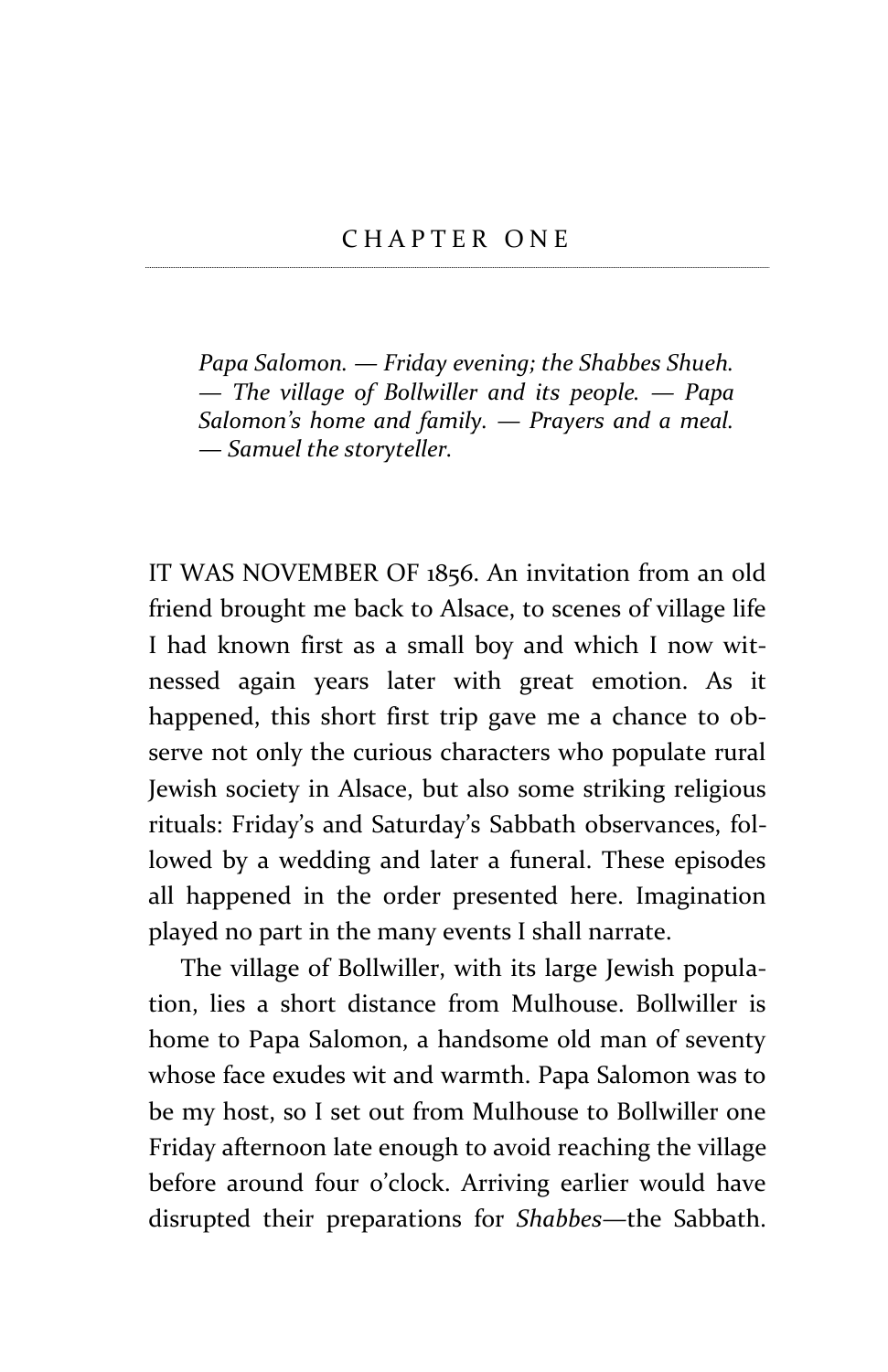On Fridays, women and girls in Jewish villages do double duty: the Laws of Moses forbid handling fire on the Sabbath, and so besides supper they must also prepare meals for the next day. As I still recalled, Friday mornings and afternoons are hard work, but the evening is one of those rare moments of rest when a Jewish community fully displays its true spirit. For these good folk, when the last rays of the Friday sun fade, so do all the worries, all the sorrows and all the troubles of the week. People say that the *Danyes Vage* (Wagon of Worries) travels through the hamlets each night, leaving the next day's allotment of grief on poor humanity's doorstep. But they also say that this wagon, a painful symbol of country life, halts on Fridays at the edge of each village and will not rattle into motion again until the next evening.<sup>1</sup> Friday is everyone's night of joy and ease. This is when the unhappy peddlers that you see all week with a staff in their hand and a bundle of merchandise—their whole fortune!—bending their back as they trudge up hills and down valleys, living on water and brown bread… On this evening, without fail, those peddlers will have their *barches* (white bread),<sup>2</sup> their wine, their beef and fish. In summer, they will lounge in the doorway of their home in shirtsleeves and slippers, and in winter, they will sit behind a nice hot stove in a jacket and a cotton cap. On a Sabbath Eve,

<sup>&</sup>lt;sup>1</sup> The Sabbath begins Friday evening. In Judaism, the evening before a holiday is celebrated like the holiday itself.

<sup>2</sup> Translator's note: *Barches* or *berches* means "challah." The author calls it white bread to distinguish it from the coarse brown bread that poor Jews ate on weekdays.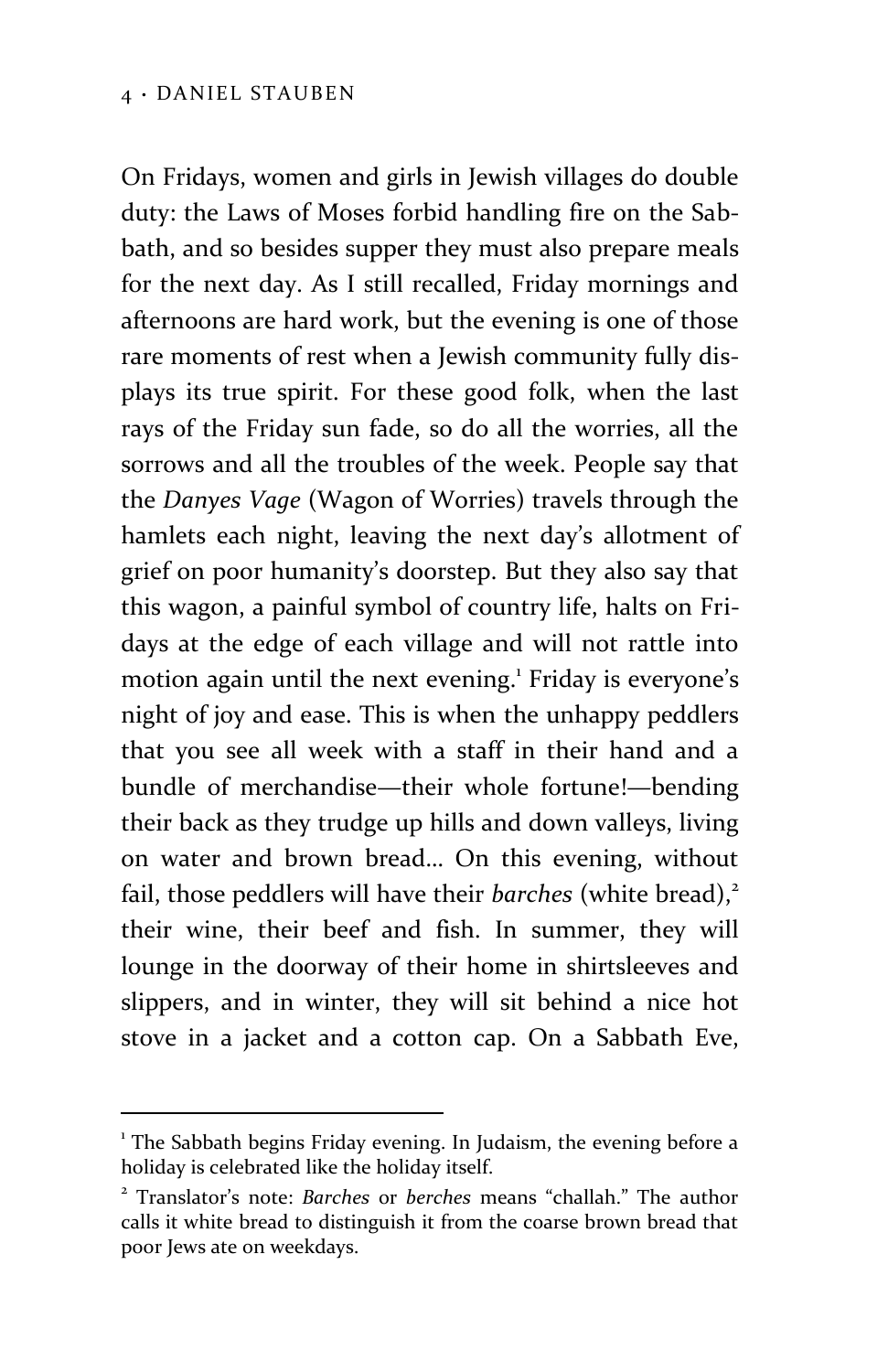

*Shabbes* in the village.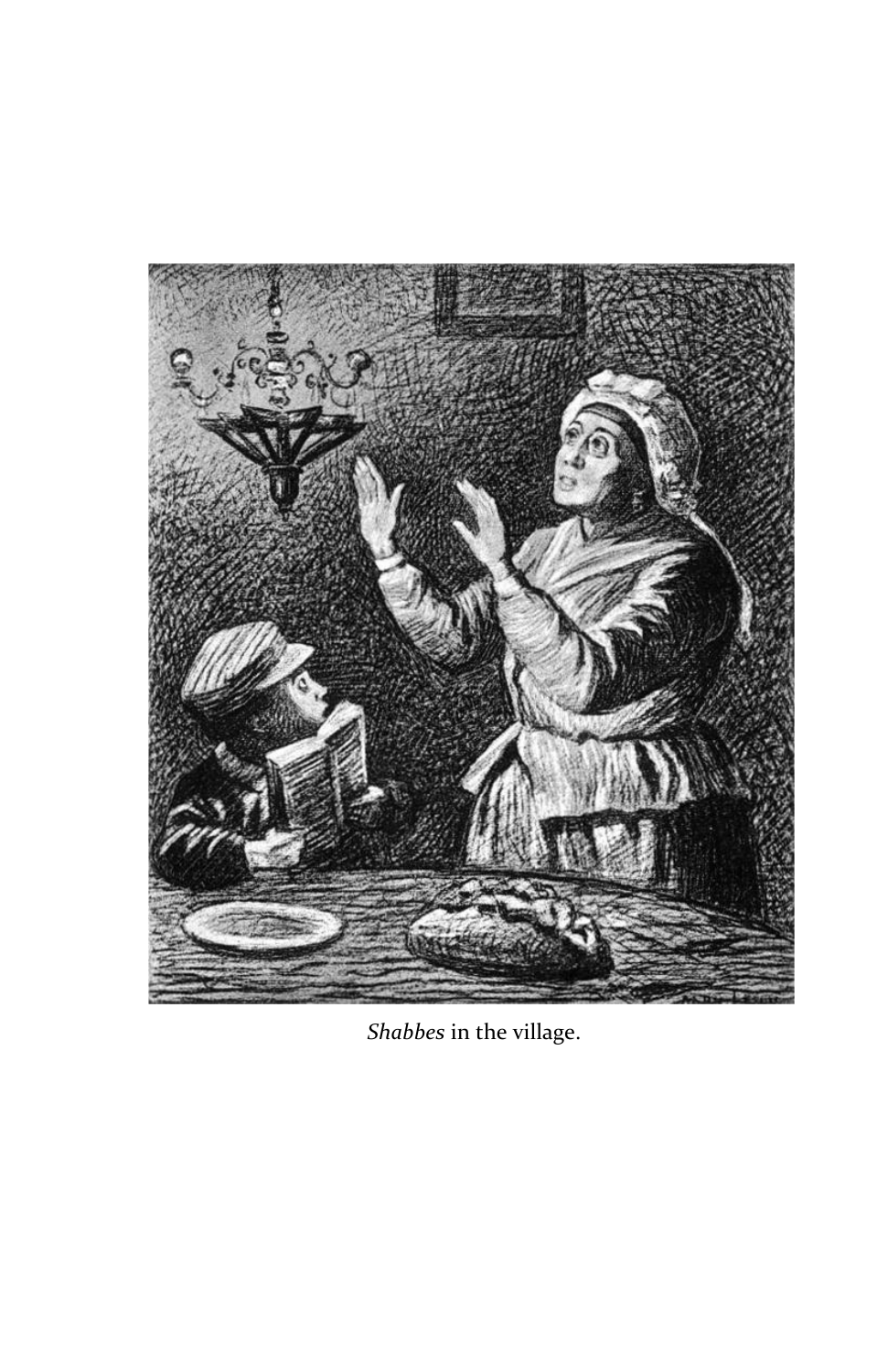yesterday's deprived peddler would not change places with a king.

I arrived in Bollwiller just at the *Shabbes Shueh*: the Sabbath Hour*.* That is what we call the hour before people go to synagogue. It is when girls touch up their grooming, a bit disarrayed by the day's extra chores. It is also when fathers, fully dressed except for their frock coat, await the signal calling everyone to prayer. They use this free time to light the wicks of the seven-spouted lamp that all Jewish families have in Alsatian villages, made expressly for them as a fairly faithful replica of the famous ancient seven-branched lampstand. As I walked down the main street, I saw such lamps being lit in several homes. Suddenly, I heard the periodic banging of a hammer at different distances: three knocks on a shutter here, three knocks on a carriage gate there, struck by the *shuleklopfer*<sup>3</sup> in ceremonial dress. This signal was as effective as the liveliest pealing of the loudest bell. Groups of men and women left at once for services in their *Shabbes* best, a garb specific to our Jewish villagers: The men wear loose black trousers that nearly cover their big oiled boots, a huge but very short blue frock coat with oversized lapels and a massive collar, a hat that is narrow at the base and widens towards the top, and a shirt of coarse but white fabric. The shirt bears two collars so tremendous that they block the face entirely, and so starched that these fine people must turn their body to look left or right. The women wear a dark gown, a large red shawl

<sup>&</sup>lt;sup>3</sup> One who calls people to synagogue by knocking. In Jewish ritual, bells are unknown.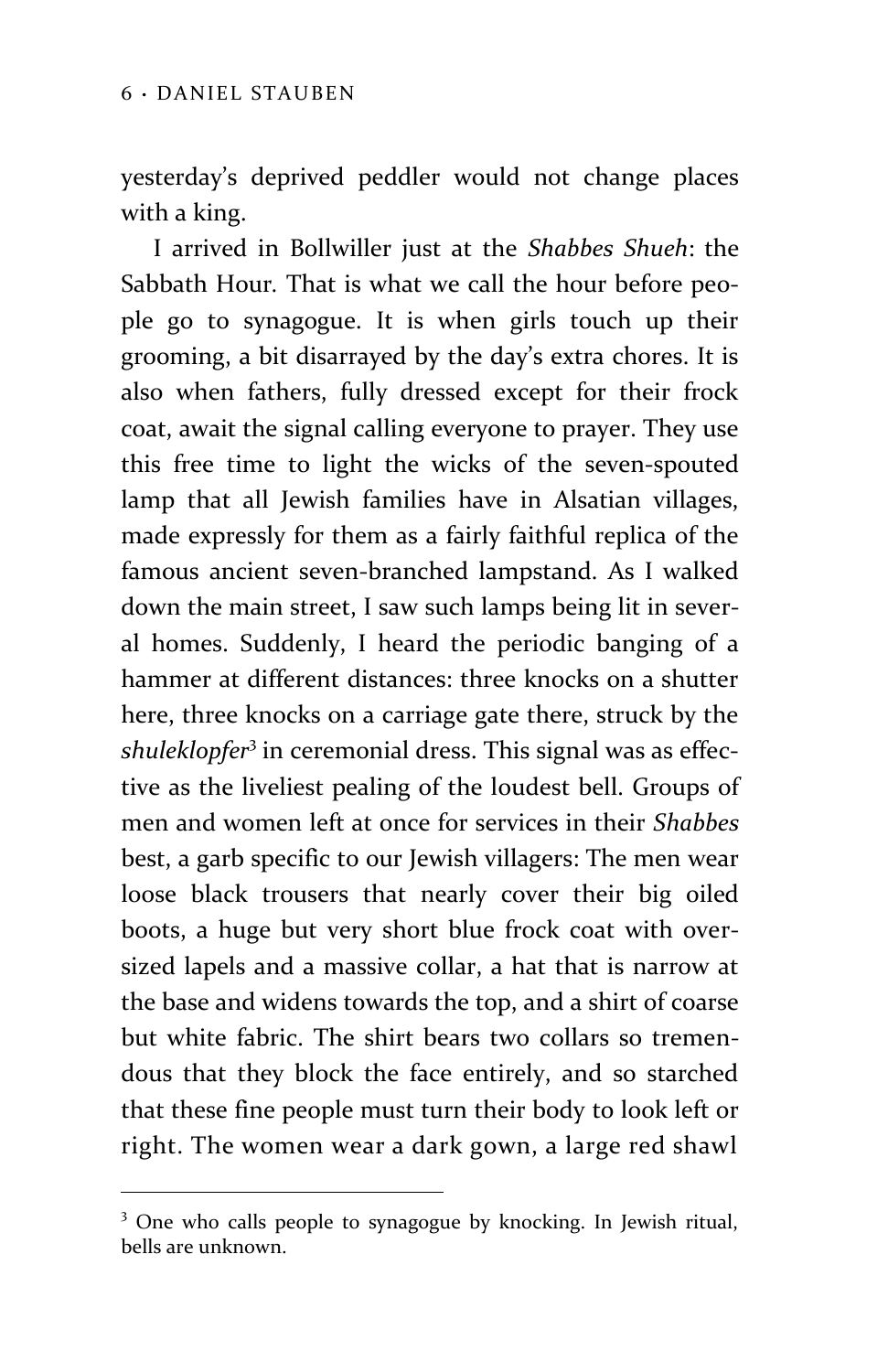

The *shuleklopfer* (synagogue knocker).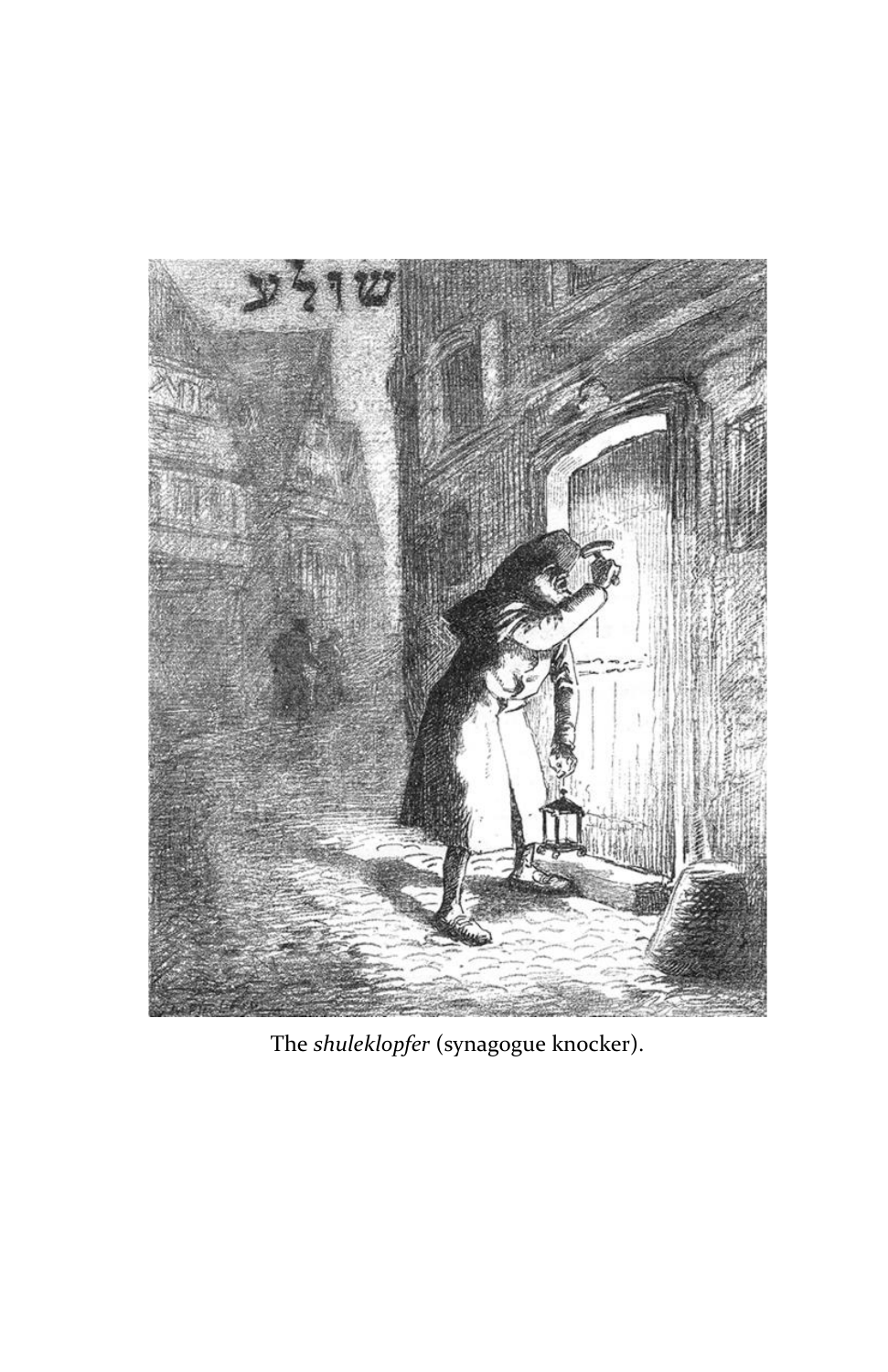adorned with green palm leaves, and a tulle cap laden with red ribbons. A band of velvet takes the place of their hair, which has been carefully concealed since their wedding day. This finery is completed by a beautiful *tefilleh* (prayer book) printed in Rodelheim<sup>4</sup> and bound magnificently in green morocco leather, which every pious woman holds majestically against her abdomen.

Soon I found myself alone in the street. I would gladly have gone straight to my host's house, but who could be so rude as to arrive at a home in a Jewish village on a Friday evening without going to synagogue first? So I ran there—a little ashamed at my lateness, I must confess. My host, waiting at the synagogue door, seemed to sense my embarrassment. He walked towards me, held out his hand and said the usual friendly "*Sholem aleichem*."<sup>5</sup>

"Don't worry, my dear Parisian friend," he added. "You're not late at all. I knew you were coming, so I asked the *hazzan* (prayer leader)<sup>6</sup> to be patient for a few moments and not chant the *Boi B'sholem* until your arrival, which I trusted would be soon."7

I was touched by this religious courtesy and thanked my host for it.

<sup>&</sup>lt;sup>4</sup> A town that, like Soultzbach, is famous for its printers of Hebrew books.

<sup>5</sup> "Peace be with you!"

<sup>6</sup> Officiating minister, cantor.

<sup>7</sup> These are the first two words of the Friday evening prayer. Once this prayer is said, the holy day begins. [Translator's note: These words actually begin the final verse of the hymn "L'cho Dodi" and mark the moment when the congregation welcomes the Sabbath into the syna gogue.]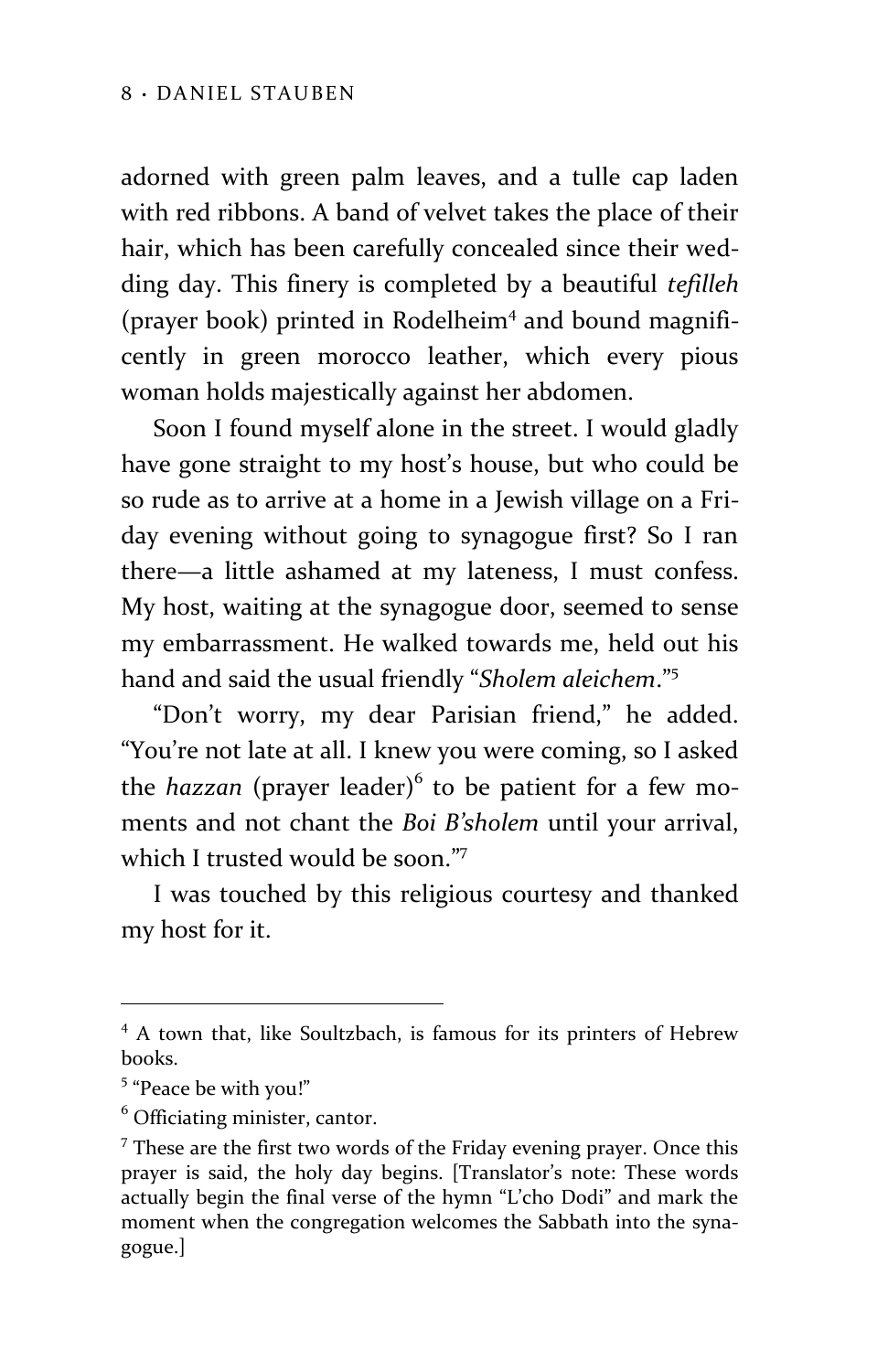Like all houses in the village, Papa Salomon's home consisted of a ground floor, used as a shop, and an upper level where the family lived. Narrow, almost vertical stairs—strewn with red sand and lit by a sort of branched tinplate candlestick on the wall—led us to a front door adorned with a large *mezuzah*.<sup>8</sup> My host was a family man: his wife approached me, followed by two pretty daughters with very dark eyes and hair, and three vigorous lads. The whole brood laughed as they greeted me. In these Alsatian villages, people always laugh when welcoming guests, especially if they are afraid you will talk to them in French. This lets them be pleasant while stalling for time. The precaution was unnecessary in my case, since I am as proud as anyone to be a very correct speaker of our incorrect but lovely and evocative Judeo-Alsatian *Yiddish* jargon.

While Papa Salomon and his sons chanted the *Malke Sholem*<sup>9</sup> and the rest of the family listened in religious silence, I ran my eyes over our surroundings. I gazed happily at all these objects that are much the same in every well-to-do Jewish home, objects I had seen often as a child and which had retained their ancient simplicity. There was the obligatory lamp hanging from the ceiling, and a red chintz tablecloth under which a bulge near the big leather armchair betrayed the presence of two *barches* (loaves of white bread) ordered for Friday evening. In one

 $8$  A small tin case attached to a doorpost. It contains parchment on which is written the most important prayer of the Jewish faith, which begins: *Hear, O Israel, the Lord our God is one*, etc.

<sup>&</sup>lt;sup>9</sup> One of the religious songs sung after returning home from synagogue. [Translator's note: Now usually known as "Sholem Aleichem."]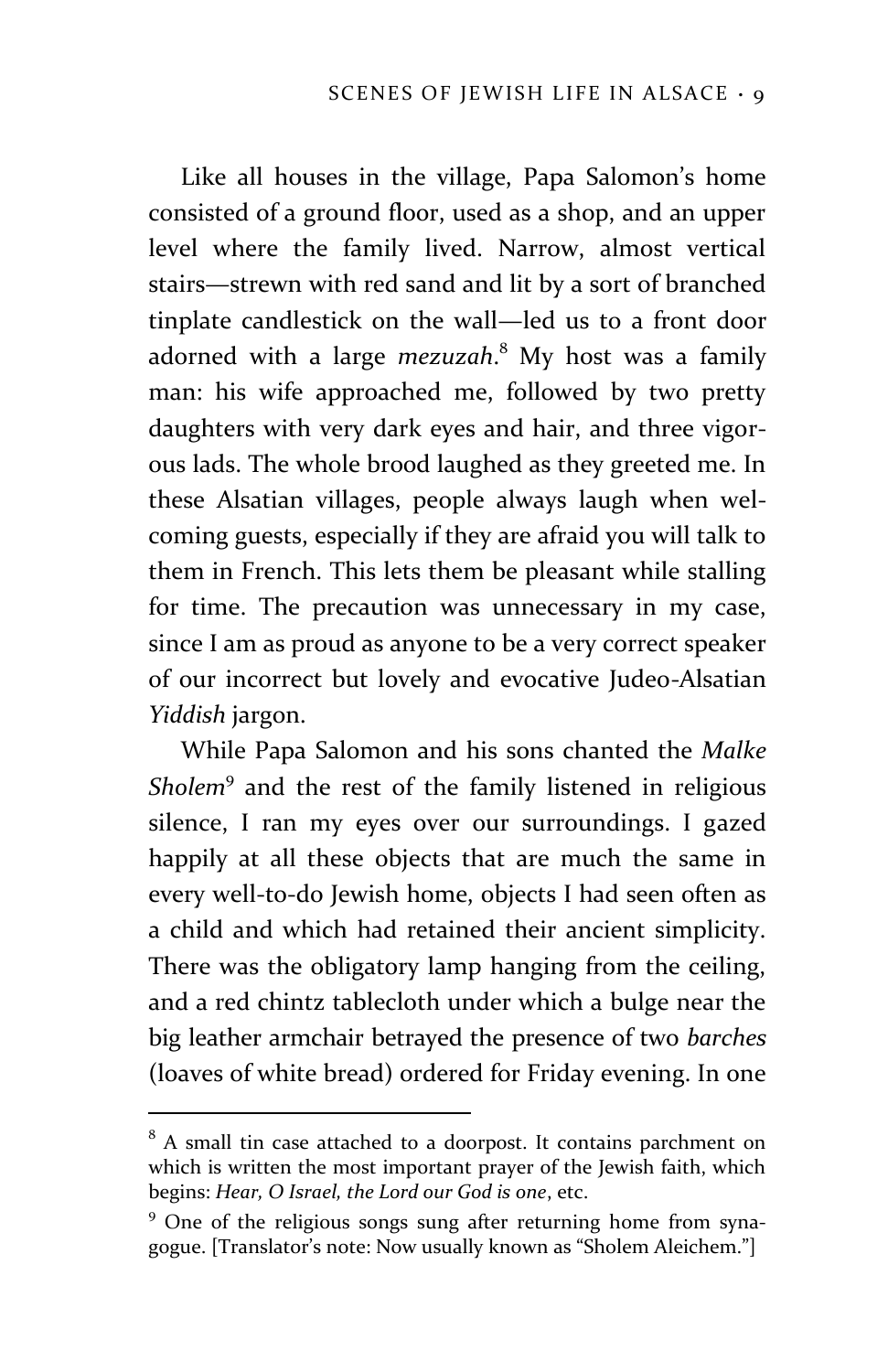

They lived on the upper level.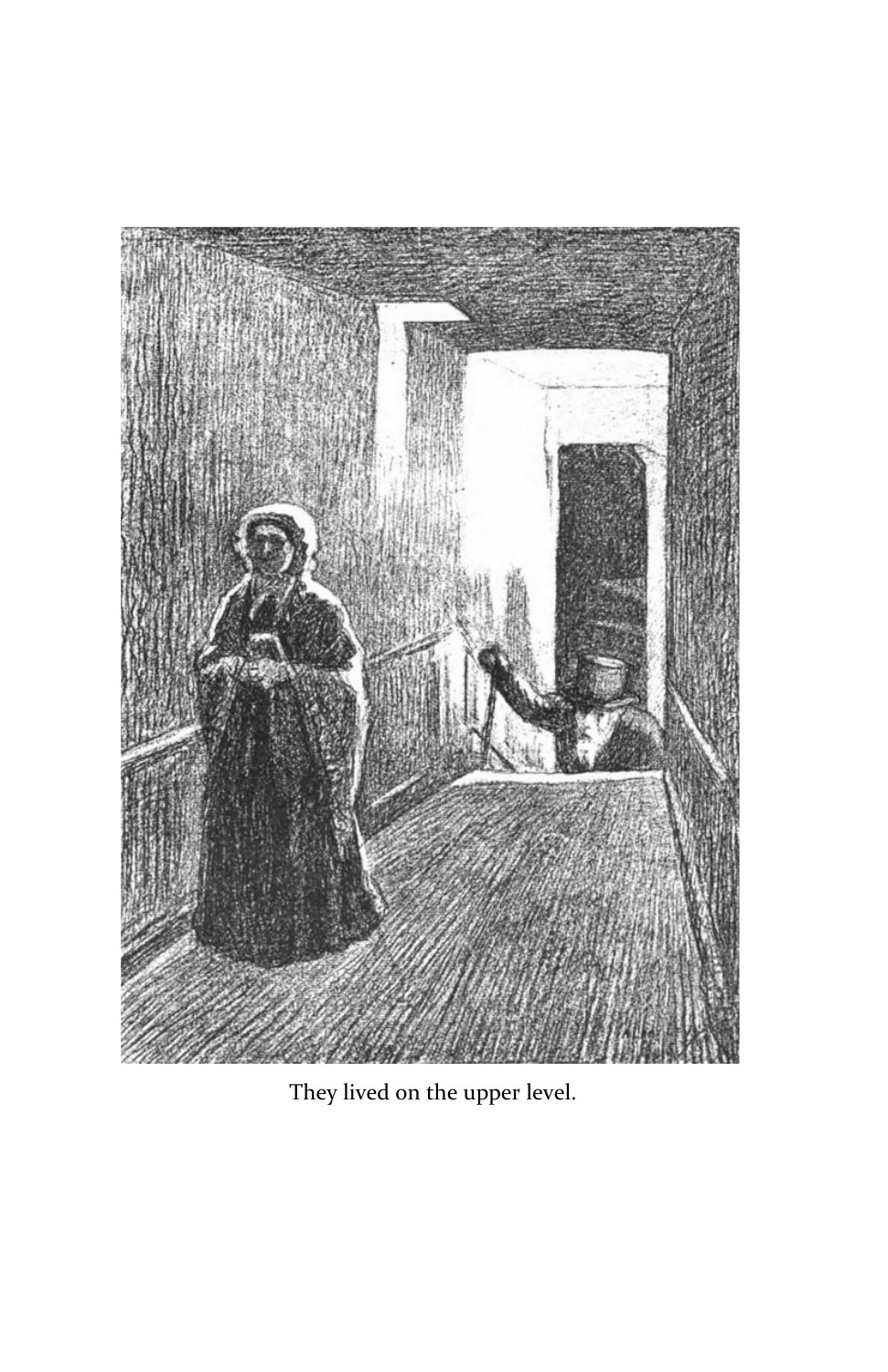corner, a cistern with a copper basin rested on a green wooden base whose bottom, a cabinet, was reserved for storing the prayer book and some Talmudic volumes. One wall, the eastern wall, displayed a big, carefully framed sheet of white paper bearing the Hebrew word *Mizrach* (East)*. Mizrach* signs are a common, thoughtful aid to visitors, letting them know which way they are commanded to face when praying to the Lord. Two prints also graced the walls: One depicted Moses with two rays of light shining from his forehead, with the tablets of the Law on his right and his classic staff on his left. The other portrayed the high priest Aaron, his chest and shoulders covered by the *koshen* and the *ephod*, <sup>10</sup> his head wrapped in a priestly turban. A small mirror hung below an enormous deer head that served as a rack for the master's hat or his cotton cap, depending whether he was at home or not.

After a meal of succulent Alsatian dishes, preceded and followed by prayers and psalms that Jews sing to traditional melodies, Papa Salomon told me that there would be a wedding the next Wednesday. His brother Yekel's son was marrying the daughter of a *parness*<sup>11</sup> in Wintzenheim, a village located one league from Colmar.

"My brother Yekel, who you'll see tomorrow," he said, "will invite you to the wedding. But tonight in your honor, we'll stay home. Do you still love stories around the fireside as much as you used to? Papa Samuel, who often spends Friday evenings here, will be with us tonight. Now

<sup>&</sup>lt;sup>10</sup> Exodus 28:4.

<sup>&</sup>lt;sup>11</sup> President of a Jewish congregation.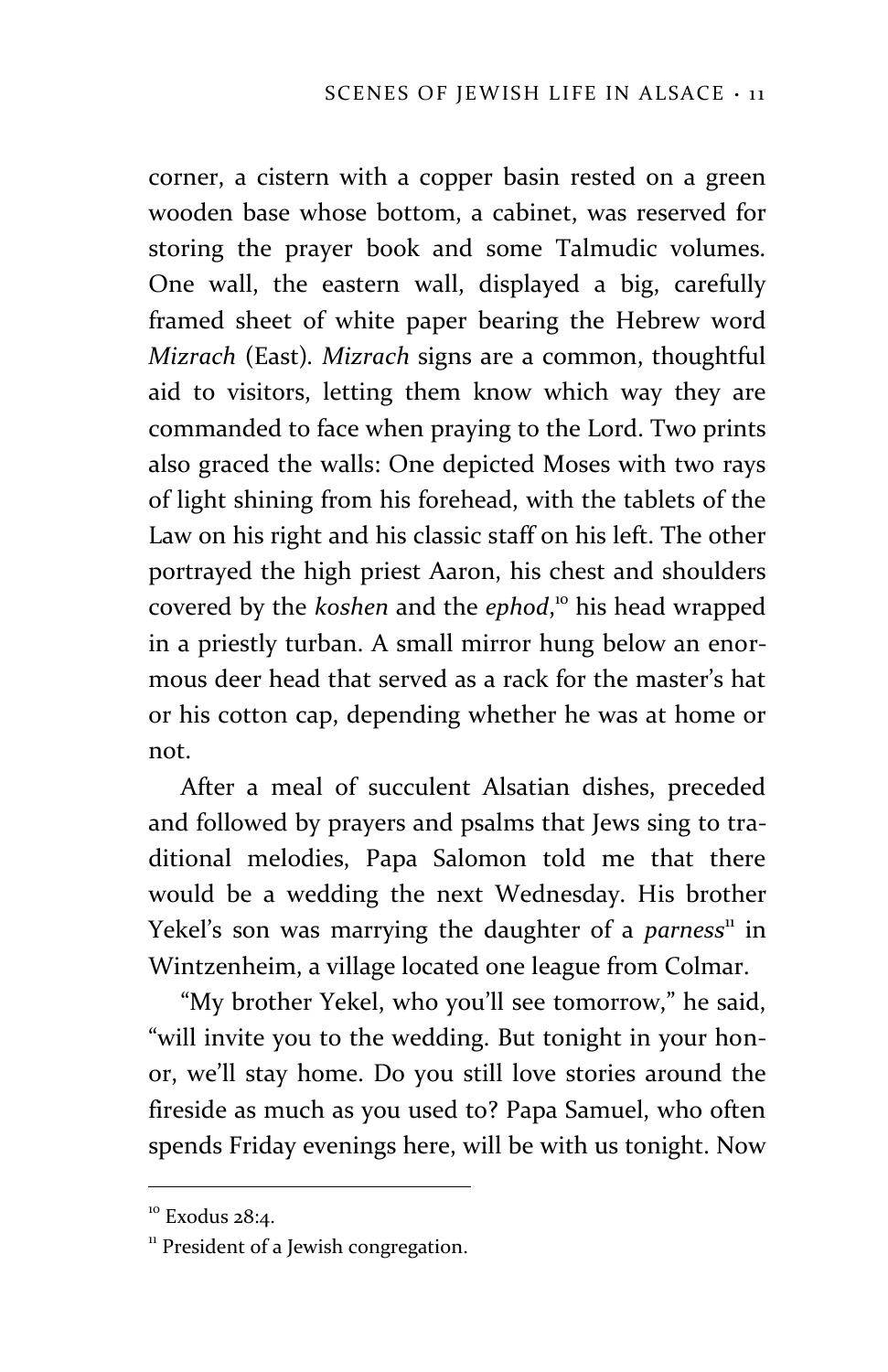there's a storyteller! Ask my wife and children. It's amazing how much he has read and, more impressively, how much he remembers! Ordinary tales, extraordinary tales, legends, adventures, enchantments… just tug his sleeve and it all tumbles out. But allow me one comment, my dear *orech* (guest). I know that you Parisians put little stock in the supernatural. Think what you like, but if Samuel tells us a tale of magic, don't look skeptical. Otherwise he'll stop and get angry. He's proud in his way."

Just then we heard a heavy tread on the steps. The door opened without anyone knocking.

"*Gut Shabbes bay aynander*!" said a hearty voice: Samuel was wishing us a good Sabbath.

He looked to be about fifty. Long side-whiskers framed his intelligent, rather plump face. Like so many men in the Alsatian countryside, Samuel did a wide range of jobs.

This worthy neighbor of Papa Salomon's excelled equally in such varied and sensitive roles as substitute *hazzan* in the synagogue, nurse, storyteller, barber, matchmaker and messenger.

The new arrival, clearly aware of his status, settled in squarely and familiarly next to the master of the house.

"Samuel," said my host without further preamble, "your timing is perfect. Since we can't gamble tonight,<sup>12</sup> you'll tell us a *manze* (story), but a very good one to please this gentleman. This is a friend who lives in Paris."

Samuel nodded a greeting without touching his hat.

 $12$  Among Jews, it is forbidden to play cards on the Sabbath.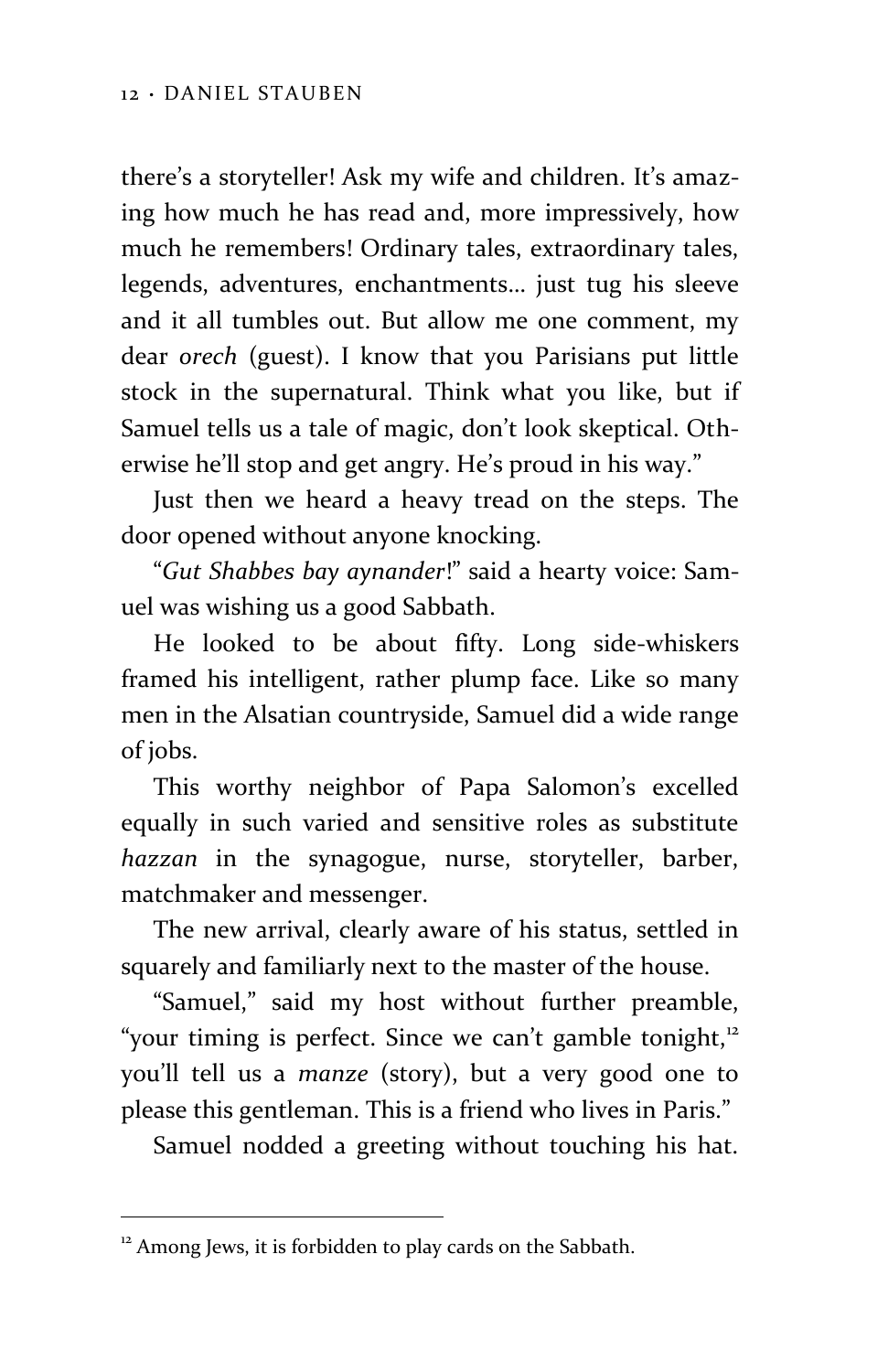

A Friday evening.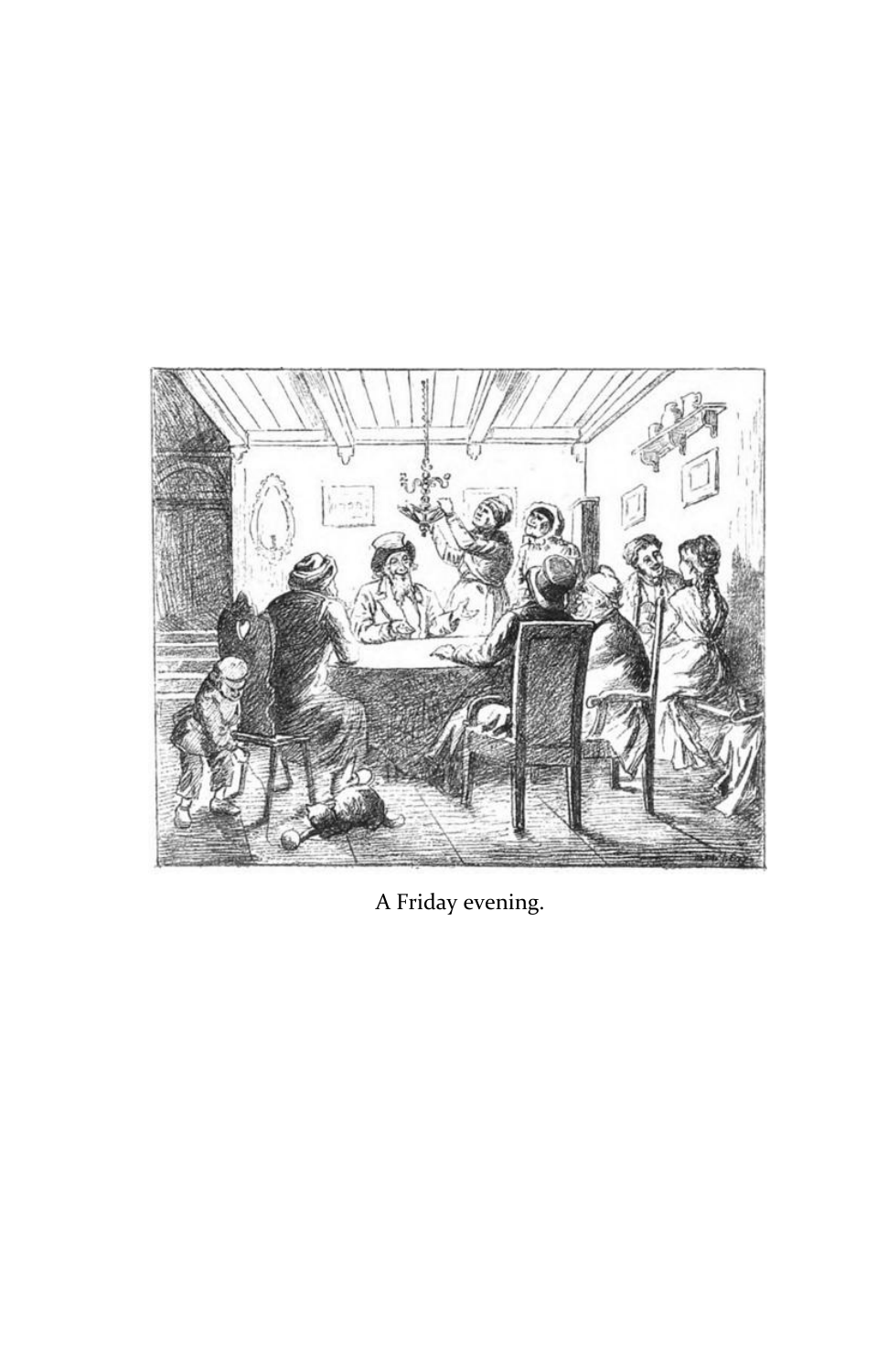"I don't usually need coaxing," he replied, "but let me think a bit. Let's see! Now what could I tell you?"

His whole audience then launched a veritable assault on Samuel's repertoire and erudition. The lady of the house clamored for the legend in which the Queen of Sheba travels through Bollwiller at certain times of year at one in the morning, dressed in white, hair fluttering, seated on a golden chariot that propels itself without a team.

Salomon's two daughters begged Samuel to tell the tragic tale of little Rebecca, who unwisely glanced out her small kitchen window on a Saturday night. She saw the infamous *Mohkalb*<sup>13</sup> and heard its roar as it lurked beneath the outdoor sink, and she died of fright.

My host's sons pleaded for the adventures of old Jacob, who got lost on his way to the Saint-Dié fair. At three in the morning, after walking all night, he found himself back where he had started the evening and was chased home by a gang of *flame men*, <sup>14</sup> whose blazing fingers burned marks into his door as a sinister threat.

Papa Salomon asked for the story of notorious Nathan, known as *Nathan the Devil*, the terror and shame of the pious town of Grussenheim. Through his pacts with Hell, Nathan had conjured the sound of chimes in his granary in full view of everyone. He had made mysterious letters rain down from the ceilings and made tongues of flame

<sup>&</sup>lt;sup>13</sup> A well-known legendary monster covered in eyes, also known as a *Dorfthier* (village beast).

<sup>&</sup>lt;sup>14</sup> In German, *feurige Männer*. *Flame men* are clearly just a poeticized form of will-o'-the-wisps.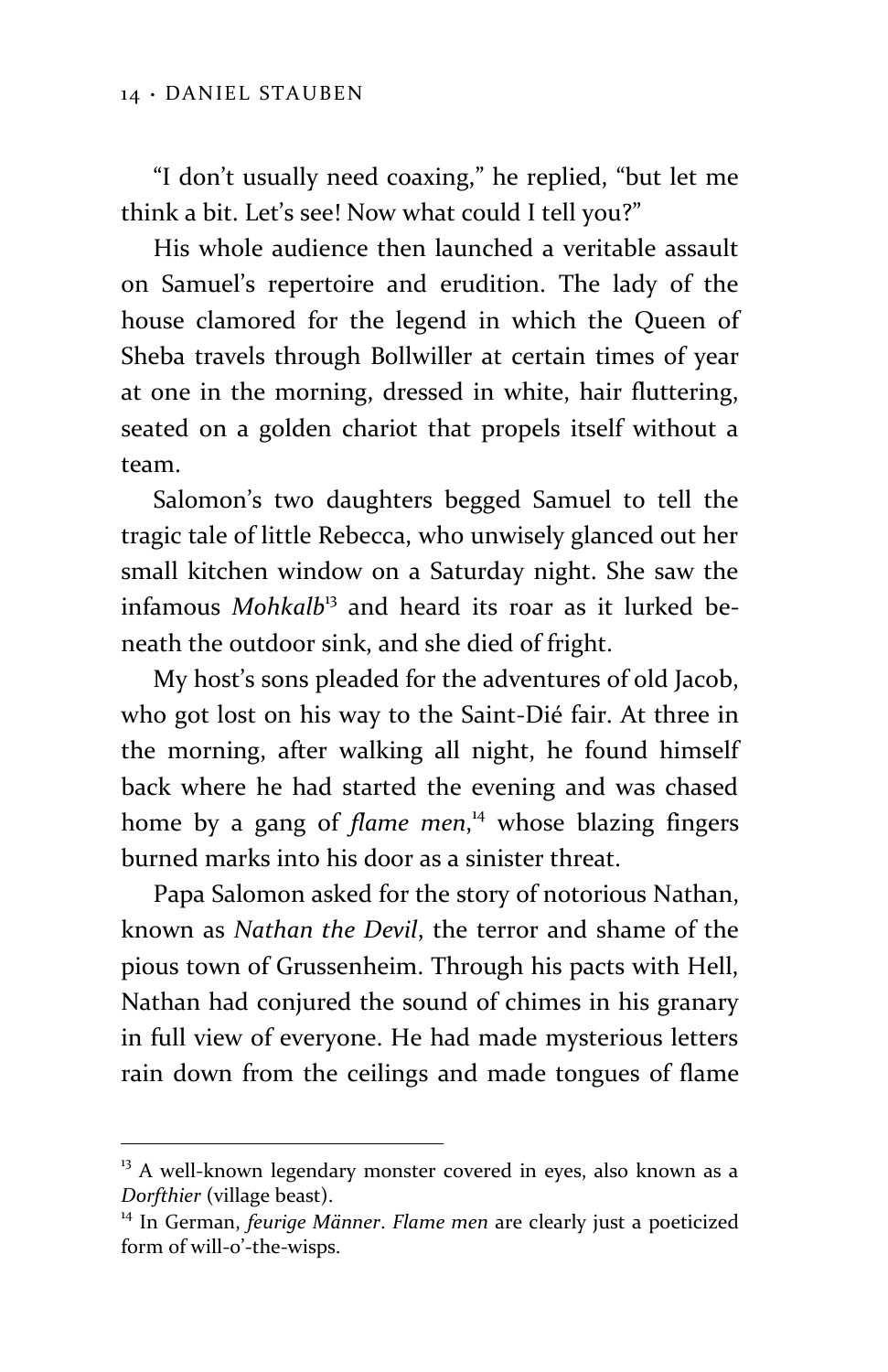shoot from the four walls of the parlor, which burned without being consumed.<sup>15</sup>

"You've already heard all those tales or parts of them," Samuel said, raising his head up high. "Let me tell you one that's strange in quite a different way. I've never told it to anyone and I'll ask you to keep it strictly between us, for my safety and for yours."

"Before starting," said my host, "take this glass of wine, Samuel, and make a toast with this gentleman."

Then turning to the lady of the house, Papa Salomon said, "Yedele, call in the *Shabbes goye* (Sabbath maid)<sup>16</sup> to pour oil in the lamp, fix the wicks and stoke the fire." And resting his chin on both hands and his elbows on the still-open book of Psalms, he added, "Go ahead, Samuel. We're listening."

Samuel gulped down the wine, not without first reciting the required prayer, $\frac{17}{7}$  and readjusted his hat (which he had kept on in the house, like everyone else, of course). Then, in a patois that unfortunately loses much in translation, he began his tale.

<sup>&</sup>lt;sup>15</sup> The tale of Nathan is famous in the Jewish world of the Haut-Rhin. In the little village of Grussenheim, three leagues from Colmar and not far from the Rhine, devout people even today will fearfully show you the ruins of his house.

<sup>&</sup>lt;sup>16</sup> A non-Jewish woman who, in every Jewish family, handles work forbidden to them by the commandments during those twenty-four hours.

 $17$  A prayer that country Jews always say in Hebrew before drinking: "Blessed art Thou, O Lord our God, King of the Universe, who bringeth forth the fruit of the vine."